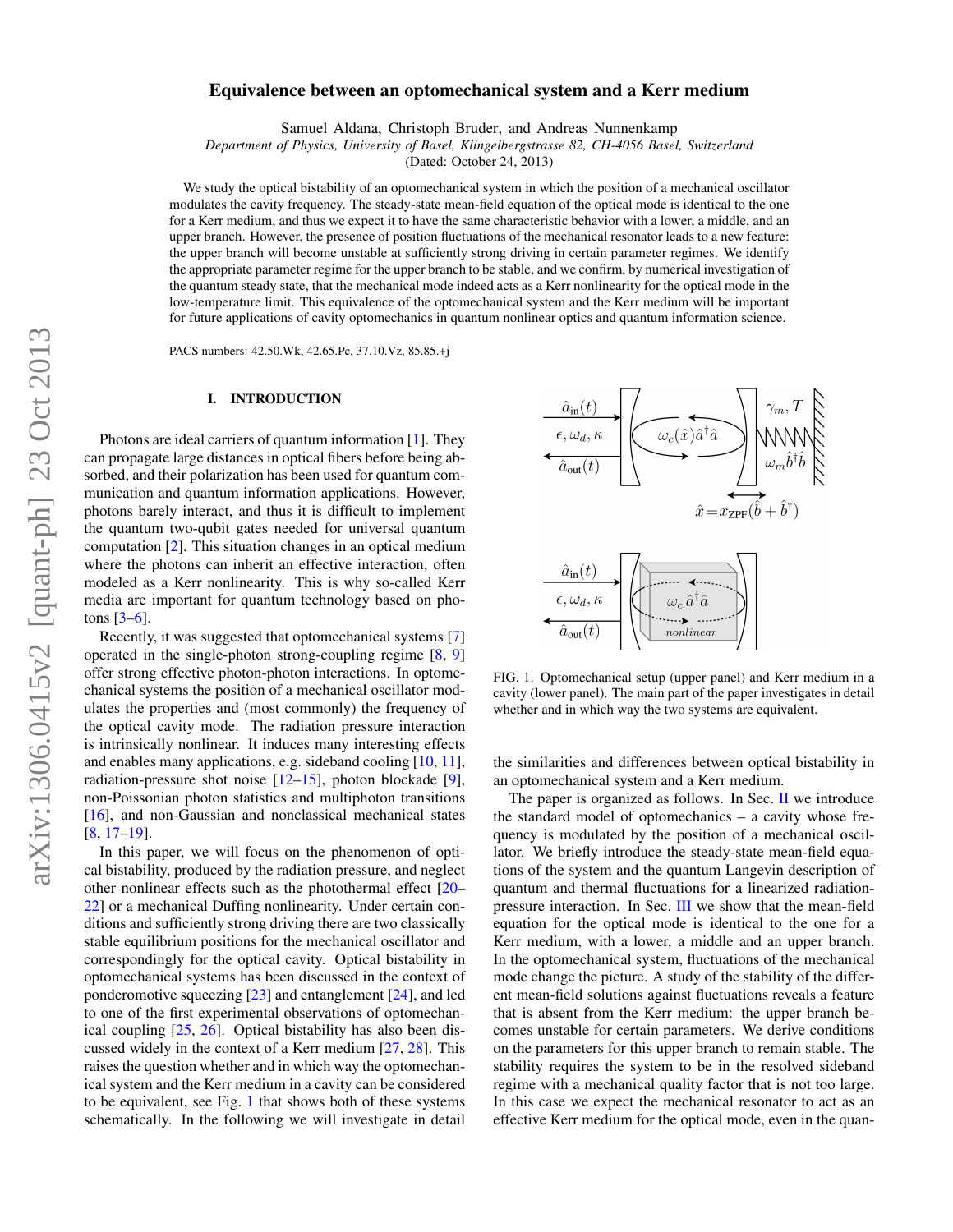tum regime. This is confirmed in Sec. [IV,](#page-6-0) where we compare the quantum steady states of both the optomechanical system and the Kerr medium, obtained from numerical solutions of the quantum master equations in the low-temperature limit. The optomechanical system exhibits the expected characteristic quantum signatures proving that it can be regarded as an effective Kerr medium.

# <span id="page-1-0"></span>II. MODELS FOR THE OPTOMECHANICAL SYSTEM AND THE KERR MEDIUM

We first consider the standard model of optomechanics where the resonance frequency of an optical cavity is modulated by the position of a mechanical resonator (dispersive coupling). A monochromatic coherent light field with frequency  $\omega_d$  and amplitude  $\epsilon$  drives the optical mode. The full Hamiltonian, accounting for driving and dissipation, is  $\hat{H} = \hat{H}_0 + \hat{H}_d + \hat{H}_{\kappa} + \hat{H}_{\gamma_m}$ , where, in the rotating frame of the driving  $(\hbar = 1)$ ,

<span id="page-1-4"></span>
$$
\hat{H}_0 = \omega_m \hat{b}^\dagger \hat{b} - \Delta_0 \hat{a}^\dagger \hat{a} - g_0 \hat{a}^\dagger \hat{a} (\hat{b} + \hat{b}^\dagger) , \qquad (1)
$$

and  $\hat{H}_d = i\epsilon(\hat{a} - \hat{a}^\dagger)$ . Here,  $\hat{a}$  and  $\hat{b}$  are the bosonic operators for the optical and mechanical modes,  $\Delta_0 = \omega_d - \omega_c$ is the detuning of the drive from the unperturbed cavity resonance frequency  $\omega_c$ , and  $\omega_m$  the resonance frequency of the mechanical mode. The optomechanical coupling is given by  $g_0 = -x_{\text{ZPF}}(\partial \omega_c/\partial x)$ , where  $x_{\text{ZPF}} = (2M\omega_m)^{-1/2}$  is the zero-point fluctuation amplitude of the mechanical resonator, M its mass, and  $(\partial \omega_c/\partial x)$  is the derivative of the cavity frequency with respect to the resonator position  $\hat{x} = x_{\text{ZPF}}(\hat{b} + \hat{b}^{\dagger}).$ The term  $\hat{H}_{\kappa}$  describes the damping of the optical cavity at rate  $\kappa$ , and  $\hat{H}_{\gamma_m}$  the damping of the mechanical resonator at rate  $\gamma_m$ . This leads to the definition of two important ratios, the sideband parameter  $\omega_m/\kappa$  and the mechanical quality factor  $Q_m = \omega_m / \gamma_m$ .

Using the input-output formalism [\[28,](#page-9-18) [29\]](#page-9-19), the dissipative dynamics of the system is described by the quantum Langevin equations (QLEs)

<span id="page-1-1"></span>
$$
\dot{\hat{a}} = \left(i\Delta_0 - \frac{\kappa}{2}\right)\hat{a} + ig_0\hat{a}(\hat{b} + \hat{b}^\dagger) - \sqrt{\kappa}\,\hat{a}_{\rm in} \,,\qquad(2\text{a})
$$

$$
\dot{\hat{b}} = -\left(i\omega_m + \frac{\gamma_m}{2}\right)\hat{b} + ig_0\hat{a}^\dagger\hat{a} - \sqrt{\gamma_m}\,\hat{\eta}\,,\qquad(2b)
$$

where  $\hat{a}_{in}(t) = \bar{a}_{in} + \hat{\xi}(t)$  consists of a coherent driving amplitude  $\bar{a}_{in} = \epsilon/\sqrt{\kappa}$  and a vacuum noise operator  $\hat{\xi}$  which satisfies  $\langle \hat{\xi}(t)\hat{\xi}^{\dagger}(t')\rangle = \delta(t-t')$  and  $\langle \hat{\xi}^{\dagger}(t)\hat{\xi}(t')\rangle = 0$ . Similarly, the noise operator  $\hat{\eta}$  describes coupling to a Markovian bath at temperature T, i.e.,  $\langle \hat{\eta}(t)\hat{\eta}^{\dagger}(t')\rangle = (n_{\text{th}} + 1)\delta(t - t')$  and  $\langle \hat{\eta}^{\dagger}(t)\hat{\eta}(t')\rangle = n_{\text{th}}\delta(t-t')$ . In the absence of any other coupling, the bath gives rise to a thermal state with mean occupation number  $n_{\text{th}} = [\exp(\omega_m/k_BT) - 1]^{-1}$  for the mechanical oscillator. This treatment of the mechanical dissipation in the form of a QLE for the mechanical amplitude  $\hat{b}$ , rather than for the displacement  $\hat{x}$ , is correct as long as  $Q_m \gg 1$ .

The optical and mechanical field operators can be split into a coherent mean-field amplitude and fluctuations:  $\hat{a}(t)$  =

 $\bar{a} + \hat{d}(t)$  and  $\hat{b}(t) = \bar{b} + \hat{c}(t)$ . Inserting these expressions in the QLEs [\(2\)](#page-1-1), we obtain two coupled mean-field equations (MFEs) for the amplitudes  $\bar{a}$  and  $\bar{b}$ . In steady state they read

<span id="page-1-3"></span>
$$
0 = \left[i\Delta_0 + ig_0\left(\bar{b} + \bar{b}^*\right) - \frac{\kappa}{2}\right]\bar{a} - \epsilon\,,\tag{3a}
$$

<span id="page-1-6"></span>
$$
0 = -\left(i\omega_m + \frac{\gamma_m}{2}\right)\bar{b} + ig_0|\bar{a}|^2.
$$
 (3b)

The coherent amplitude of the optical field  $\bar{a}$  corresponds to a mean cavity occupation  $\bar{n} = |\bar{a}|^2$  and produces a static radiation-pressure force  $g_0 \bar{n}/x_{\text{ZPF}}$  on the resonator, displacing its equilibrium position by an amount  $x_{\text{ZPF}}(\bar{b} + \bar{b}^*)$ . Proceeding this way we eliminate the coherent drive  $\epsilon$  from the QLEs for the operators  $\hat{c}$  and  $d$  which describe thermal and quantum fluctuations around the mean-field values.

For large optical mean-field amplitudes  $|\bar{a}| \gg 1$  and small coupling  $g_0 \ll \kappa, \omega_m$ , we can neglect the nonlinear terms like  $\hat{d}^{\dagger} \hat{d}$  or  $\hat{d}\hat{c}$  in the QLEs. As a result, the optomechanical interaction becomes bilinear:  $g_0 \hat{a}^\dagger \hat{a} (\hat{b} + \hat{b}^\dagger) \rightarrow g_0 (\bar{a}^* \hat{d} + \hat{b}^\dagger)$  $\bar{a} \, \hat{d}^{\dagger}$ ) $(\hat{c} + \hat{c}^{\dagger})$ . Introducing the convenient vector notation  $\hat{\mathbf{u}} =$  $(\hat{d}^{\dagger}, \hat{d}, \hat{c}^{\dagger}, \hat{c})^T$  and  $\hat{\mathbf{u}}_{in} = (\sqrt{\kappa} \hat{\xi}^{\dagger}, \sqrt{\kappa} \hat{\xi}, \sqrt{\gamma_m} \hat{\eta}^{\dagger}, \sqrt{\gamma_m} \hat{\eta})^T$ , we can write the linearized QLEs in matrix form,

<span id="page-1-7"></span>
$$
\frac{d}{dt}\hat{\boldsymbol{u}}(t) = -\boldsymbol{A} \cdot \hat{\boldsymbol{u}}(t) - \hat{\boldsymbol{u}}_{\rm in}(t) ,
$$
\n(4)

where A reads

<span id="page-1-8"></span>
$$
\mathbf{A} = \begin{pmatrix} \frac{\kappa}{2} + i\Delta & 0 & ig^* & ig^* \\ 0 & \frac{\kappa}{2} - i\Delta & -ig & -ig \\ ig & ig^* & \frac{\gamma_m}{2} - i\omega_m & 0 \\ -ig & -ig^* & 0 & \frac{\gamma_m}{2} + i\omega_m \end{pmatrix} . \tag{5}
$$

The new parameters entering the matrix  $\boldsymbol{A}$  are the enhanced optomechanical coupling  $g = g_0\bar{a}$  and the effective detuning  $\Delta = \Delta_0 + g_0 (\bar{b} + \bar{b}^*) = \Delta_0 + 2\bar{n}g_0^2/\omega_m.$ 

The Kerr medium  $[27, 28]$  $[27, 28]$  $[27, 28]$ , to which we aim to compare the optomechanical system, is described by the Hamiltonian  $\hat{H}' = \hat{H}_K + \hat{H}_d + \hat{H}_\kappa$ , where, in the rotating frame of the driving,

<span id="page-1-10"></span>
$$
\hat{H}_K = -\Delta_0 \hat{a}^\dagger \hat{a} - \frac{g_0^2}{\omega_m} \left(\hat{a}^\dagger \hat{a}\right)^2 , \qquad (6a)
$$

<span id="page-1-5"></span>
$$
\hat{H}_d = i\epsilon(\hat{a} - \hat{a}^\dagger) ,\qquad(6b)
$$

and  $\hat{H}_{\kappa}$  describes again the damping of the optical cavity at rate  $\kappa$ . The QLE for this optical mode  $\hat{a}$  is

<span id="page-1-9"></span>
$$
\dot{\hat{a}} = \left[ i \left( \Delta_0 + \frac{g_0^2}{\omega_m} \right) - \frac{\kappa}{2} \right] \hat{a} + 2i \frac{g_0^2}{\omega_m} \hat{a}^\dagger \hat{a}^2 - \sqrt{\kappa} \hat{a}_{\rm in} \,, \quad (7)
$$

where the input operator  $\hat{a}_{in}(t)$  is the same as for the optomechanical system. The steady-state equation for the mean-field amplitude  $\bar{a}$  is

<span id="page-1-2"></span>
$$
0 = \left[ i \left( \Delta_0 + \frac{g_0^2}{\omega_m} \right) - \frac{\kappa}{2} \right] \bar{a} + 2i \frac{g_0^2}{\omega_m} |\bar{a}|^2 \bar{a} - \epsilon \,. \tag{8}
$$

Replacing  $\Delta_0$  by  $\Delta_0 - g_0^2/\omega_m$  in Eq. [\(8\)](#page-1-2) yields the equation for the optical mean-field amplitude  $\bar{a}$  of the optomechanical system obtained from Eq.  $(3)$  by eliminating the mechanical mean-field amplitude  $\bar{b}$ . This frequency shift of the detuning  $\Delta_0$  is consistent with the fact that  $\hat{H}_0$  and  $\hat{H}_K$  are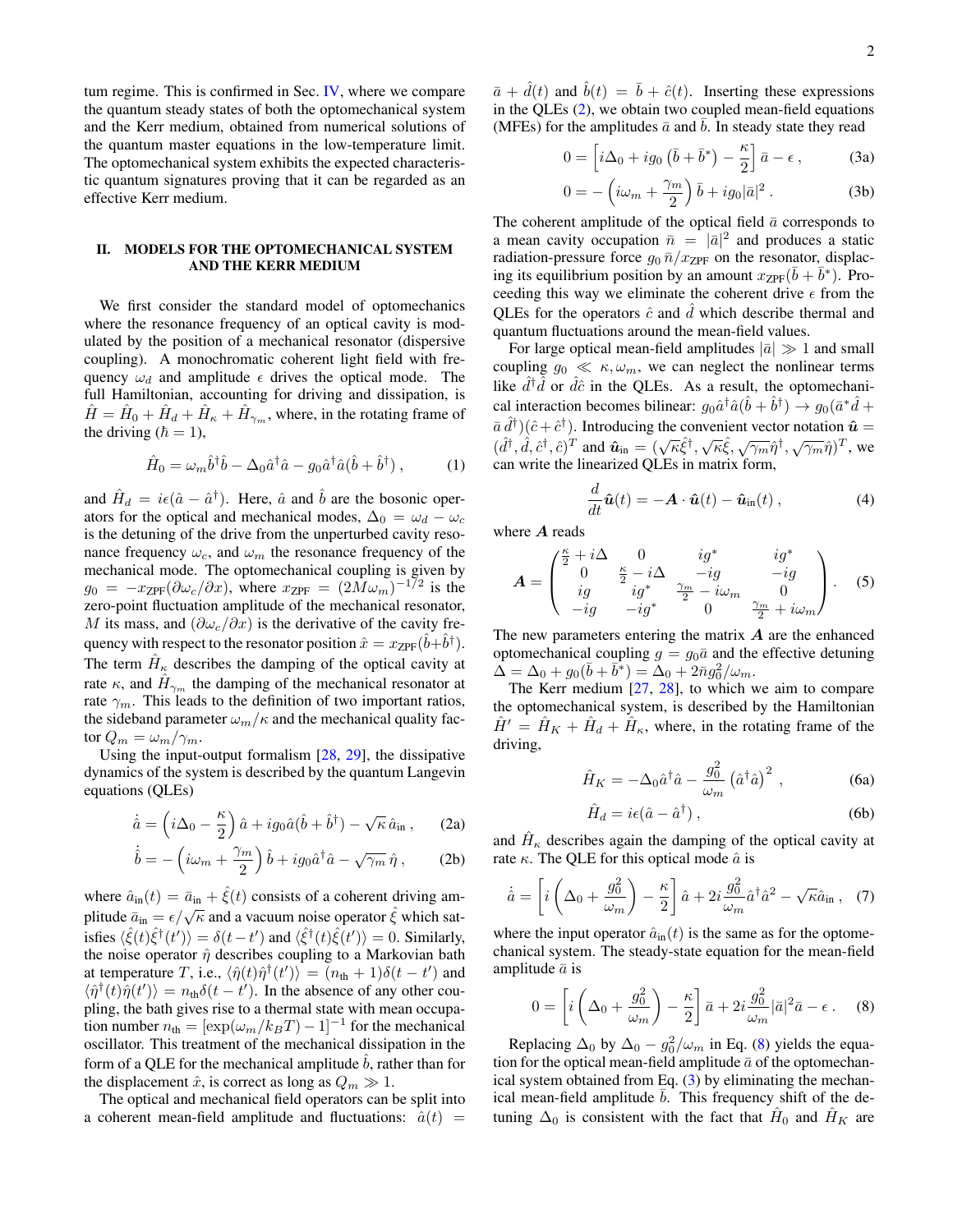connected by the canonical (polaron) transformation  $\hat{U}$  =  $\exp[(g_0/\omega_m)(\hat{b}-\hat{b}^\dagger)\hat{a}^\dagger\hat{a}]$ . Applying  $\hat{U}$  to the optomechanical Hamiltonian  $\hat{H}_0$ , Eq. [\(1\)](#page-1-4), we obtain  $\hat{U}\hat{H}_0\hat{U}^\dagger = \hat{H}_K + \omega_n \hat{b}^\dagger \hat{b}$ . In this frame, the optomechanical interaction is eliminated and the optical mode acquires a Kerr nonlinearity of the form of Eq. [\(6a\)](#page-1-5) [\[8,](#page-9-2) [9\]](#page-9-3).

# <span id="page-2-0"></span>III. OPTICAL BISTABILITY IN THE SEMICLASSICAL REGIME

In the following, we will first show that the optomechanical system has MFEs with three solutions in a certain range of driving frequency and driving amplitude, just as the Kerr medium does. After discussing the characteristic behavior of the mean-field solutions in the regime of optical bistability, we study the stability of the mean-field solutions against fluctuations of both the optical and mechanical mode and point out the differences with the Kerr medium. Finally, we find parameters for which the optomechanical system is accurately described by an effective Kerr medium.

#### A. Bistability at the mean-field level

We briefly review the origin of bistability in the mean-field equations of the optomechanical system [\[23,](#page-9-13) [26,](#page-9-16) [30,](#page-9-20) [31\]](#page-9-21).

To simplify the notation we define the dimensionless nonlinearity parameter  $\chi$ , detuning y, and driving power z by

$$
\chi = \frac{g_0^2}{\omega_m \kappa},
$$
  

$$
y = -\frac{\Delta_0}{\kappa},
$$
  

$$
z = \chi \left(\frac{\epsilon}{\kappa}\right)^2
$$

Combining Eqs.  $(3a)$  and  $(3b)$  we obtain a third-order polynomial root equation for the mean-field cavity occupation,  $p(\chi \bar{n}) = 0$ , where

<span id="page-2-1"></span>
$$
p(\lambda) = 4\lambda^3 - 4y\lambda^2 + \left(y^2 + \frac{1}{4}\right)\lambda - z. \tag{9}
$$

.

The MFE for the Kerr medium, Eq. [\(8\)](#page-1-2), leads to the same equation for  $\bar{n}$ , provided we replace y by  $y - \chi$  in Eq. [\(9\)](#page-2-1).

Equation [\(9\)](#page-2-1) indicates that the MFEs can have either one or three solutions, depending on the number of real roots of the polynomial. The three roots depend on the dimensionless detuning  $y$  and driving power  $z$ . Since the mean-field cavity occupation  $\bar{n}$  follows from  $p(\chi \bar{n}) = 0$ , the nonlinearity parameter  $\chi$  determines whether optical bistability occurs at small or large driving power and photon number.

The optical mean-field amplitude is  $\bar{a} = -e^{i\varphi}\sqrt{\lambda/\chi}$ , where  $\varphi = \arctan(4\lambda - 2y)$ . If the detuning y and driving power z are such that the equation  $p(\lambda) = 0$  has three real roots, the smaller  $\chi$ , the more distant in phase space are the different optical mean-field amplitudes  $\bar{a}$ . A similar observation can be made concerning the mechanical resonator: the

equation  $p(\lambda) = 0$  also holds for  $\lambda = \sqrt{\chi \omega_m / (4\kappa)} (\bar{b} + \bar{b}^*)$ , where  $\bar{b} + \bar{b}^*$  is the equilibrium position of the mechanical resonator in units of  $x_{\text{ZPF}}$ . Therefore, the smaller  $\chi$  and the sideband parameter  $\omega_m/\kappa$ , the more distant are the different equilibrium positions.

We now examine some characteristic features of the MFEs, which occur both in an optomechanical system  $(3)$  and a Kerr medium  $(8)$ . To this end, we find the conditions on the detuning y and the driving power  $z$  for the MFEs to have three solutions, and illustrate them with a few examples.

First we observe that the equation  $p(\lambda) = 0$  can have three real roots only if the detuning y and the driving power  $z$  exceed some threshold value  $\tilde{y}$  and  $\tilde{z}$  [\[23,](#page-9-13) [32\]](#page-9-22),

<span id="page-2-2"></span>
$$
y > \tilde{y} = \frac{\sqrt{3}}{2} \simeq 0.87
$$
, (10a)

$$
z > \tilde{z} = \frac{1}{6\sqrt{3}} \simeq 0.1 \,. \tag{10b}
$$

Therefore, optical bistability can only be found for reddetuned driving frequencies. In addition, the three roots are real only if

<span id="page-2-3"></span>
$$
z_{-}(y) < z < z_{+}(y) \,,\tag{11}
$$

where

$$
z_{\pm}(y) = \frac{1}{27} \left[ y(y^2 + 3\tilde{y}^2) \pm (y^2 - \tilde{y}^2)^{3/2} \right].
$$

The region in  $(y, z)$ -parameter space where Eqs. [\(10\)](#page-2-2) and [\(11\)](#page-2-3) are satisfied is shown in Fig. [2\(](#page-3-0)c) with the labels *II* (blue) and *III* (purple). In this region the three mean-field occupations satisfy  $\bar{n}_1 < n_- < \bar{n}_2 < n_+ < \bar{n}_3$ , where  $n_\pm$  are found from  $p'(\chi n_{\pm}) = 0$  and read

<span id="page-2-4"></span>
$$
\chi n_{\pm}(y) = \frac{1}{6} \left[ 2y \pm (y^2 - \tilde{y}^2)^{1/2} \right].
$$
 (12)

In the following, we refer to  $\bar{n}_1$ ,  $\bar{n}_2$ , and  $\bar{n}_3$  as the lower, middle, and upper branch of the MFEs.

In Fig. [2\(](#page-3-0)a) we show the mean-field occupation  $\chi \bar{n}$  as a function of the driving power  $z$  for fixed detuning  $y$ . For an increasing driving power  $z$  and a detuning above the threshold  $y > \tilde{y}$ , the three branches of the mean-field occupation  $\bar{n}$  form a characteristic S-shaped curve. The lower branch starts from the origin and ends at the turning point given by  $(z_+, n_-)$ where the middle branch starts. The upper branch starts from the second turning  $(z_-, n_+)$ , where the middle branch ends, and increases further.

In Fig. [2\(](#page-3-0)b) we plot the mean-field occupation  $\chi \bar{n}$  as a function of the detuning  $y$  for fixed driving power  $z$ . The cavity line shape is approximately Lorentzian if the driving power is far below the threshold  $z \ll \tilde{z}$  (not shown). For larger and larger z it becomes more and more asymmetric and tilts until for  $z = \tilde{z}$ , it has an infinite slope at  $y = \tilde{y}$ . For a driving power beyond this threshold the cavity line-shape has three branches in the range of detuning y determined by Eq.  $(11)$ .

According to these considerations, the optomechanical system and the Kerr medium are equivalent at the level of the steady-state MFEs. Our next goal is to discuss the stability of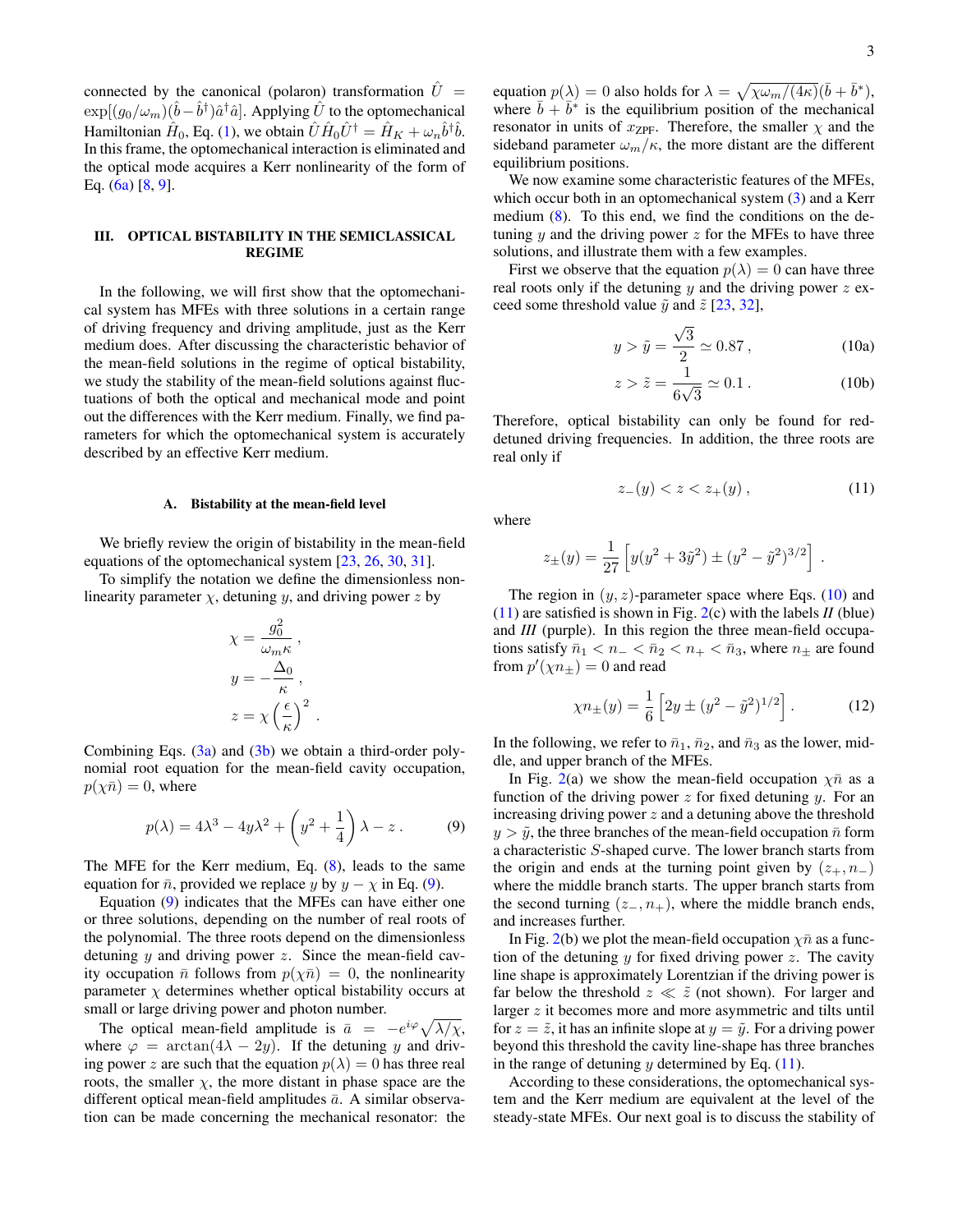

<span id="page-3-0"></span>FIG. 2. (Color online) *Optical bistability in the semiclassical regime*. Typical curves for the mean-field cavity occupation  $\bar{n}$  as a function of the dimensionless driving power z (a) and the dimensionless detuning y (b), obtained from the condition  $p(\chi \bar{n}) = 0$  [see Eq. [\(9\)](#page-2-1)]. According to the stability criteria  $c_{1,2} > 0$  [see Eqs. [\(13\)](#page-4-0)], Gaussian fluctuations lead to stable (solid black) or unstable (dotted blue and dashed red) mean-field solutions. As in the case of the Kerr medium, the first criterion  $c_1 > 0$  always yields an unstable middle branch (dotted blue), while the additional criterion for the optomechanical system  $c_2 > 0$  can turn part of the upper or only branch unstable (dashed red). In (b) we also show the critical mean-field occupation  $n_c$  (dash-dotted gray) obtained from the condition  $c_2 = 0$ . In (c) we summarize the behavior of the mean-field solution as a function of the parameters y and z. In regions II and III, between the curves  $z_$  and  $z_$ +, Eqs. [\(10\)](#page-2-2) and [\(11\)](#page-2-3) are satisfied and there are three distinct mean-field solutions; the middle branch is always unstable. In region II (blue) the lower and upper branches are stable. In region III (purple) the second stability criterion shows the upper branch to be unstable  $(c_2 < 0)$  and only the lower branch is stable. In regions I and IV the mean-field equations (MFEs) have only one solution. Below the  $z_c$  curve in region I (gray) this unique branch is stable, while in region IV (red) the second criterion again shows that this solution is unstable ( $c_2 < 0$ ). The values of the detuning y and driving power z used in (a) and (b) are indicated by the orange and green dashed lines. Note that none of these features depends on the nonlinearity parameter  $\chi$ , due to appropriate scaling of the axes. The threshold detuning  $\tilde{y}$  and driving power  $\tilde{z}$  indicate the minimal values of  $y$  and  $z$  needed for the MFEs to have three solutions. The sideband parameter and mechanical quality factor chosen to show the influence of the second stability criterion  $c_2 > 0$  are  $\omega_m/\kappa = 10$  and  $Q_m = 1000$ .

the different branches of the MFEs. The existence of three solutions to the MFEs indicates that the optomechanical system may be in a regime of bistability, with stable lower and upper branches, as well as an unstable middle branch. While for the Kerr medium this is always true [\[27\]](#page-9-17), a stability analysis leads to different conclusions in the case of the optomechanical system. In addition, if the detuning  $y$  and driving power  $z$ lead to a unique solution for the mean-field cavity occupation  $\bar{n}$ , this solution is always stable for the Kerr medium, but not necessarily so for the optomechanical system.

### B. Stability analysis of the mean-field solutions

The upper and lower branches are always stable for the Kerr medium. To find the range of parameters where the optomechanical system reproduces this behavior, we analyze the sta-bility of the different branches of the MFEs [\(3\)](#page-1-3) against fluctuations of both the optical and mechanical modes.

The stability of a point in any of the branches of the MFEs is established, if the linear QLEs [\(4\)](#page-1-7), describing the fluctuations around this point, are stable. This in turn is ensured if all the eigenvalues of the matrix  $\vec{A}$  given in Eq. [\(5\)](#page-1-8), derived from the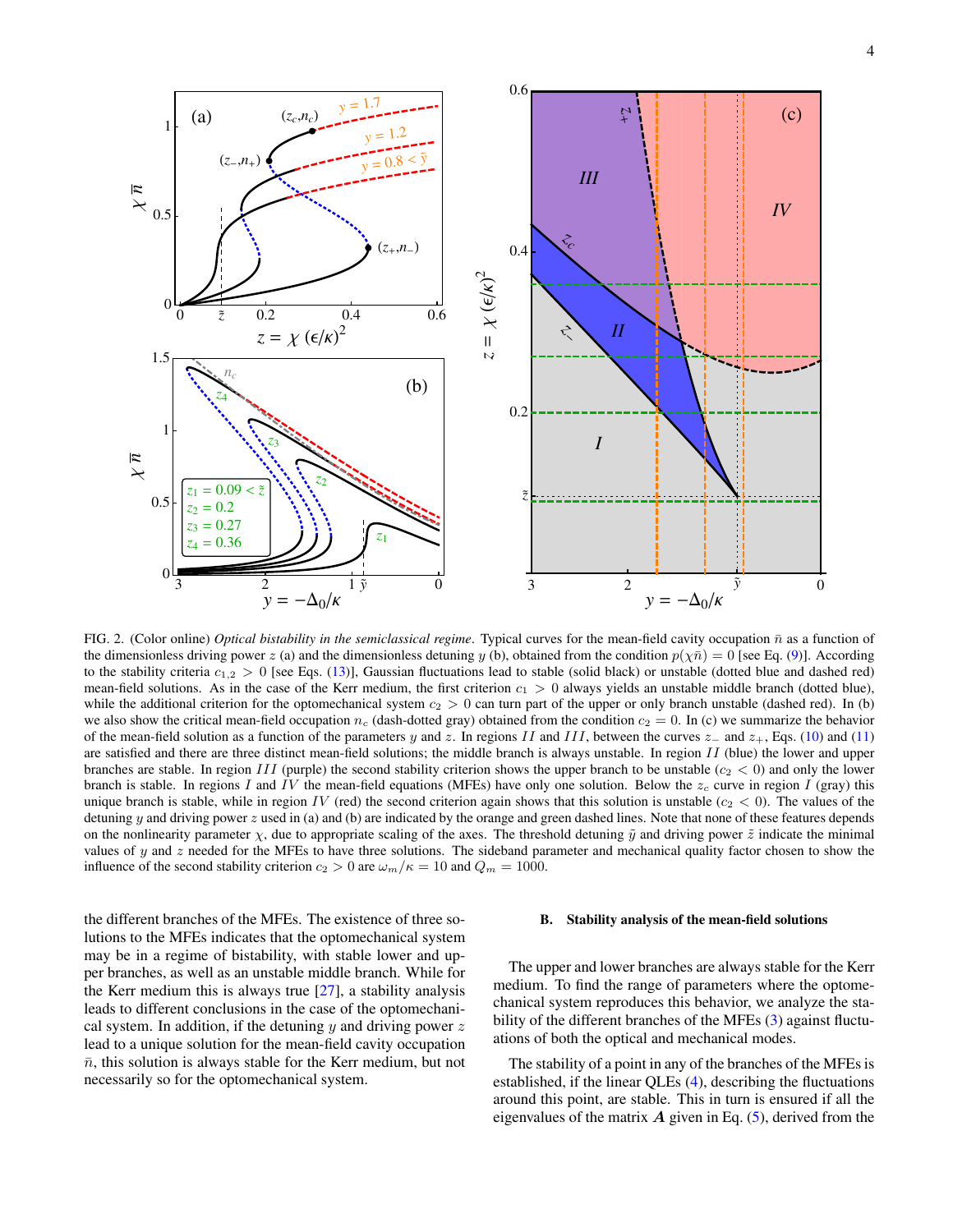corresponding mean-field amplitudes  $\bar{a}$  and  $b$ , have positive real parts. This has to be verified even if the MFEs have only one solution.

The differences and similarities between the optomechanical system and the Kerr medium are summarized in Table [I.](#page-4-1)

<span id="page-4-1"></span>TABLE I. Stability for the different branches in an optomechanical system and a Kerr medium determined from the QLEs [\(4\)](#page-1-7) and [\(7\)](#page-1-9). The critical mean-field occupation  $n_c$  is found from the stability cri-terion, Eq. [\(13b\)](#page-4-2), and depends on the detuning  $y = -\Delta_0/\kappa$ , the sideband parameter  $\omega_m/\kappa$ , and the mechanical quality factor  $Q_m$ .

| <b>Branch</b> |        | Kerr medium | Optomechanical system |                 |
|---------------|--------|-------------|-----------------------|-----------------|
| #             | type   |             |                       |                 |
| ٩             | lower  | stable      | stable                |                 |
|               | middle | unstable    | unstable              |                 |
|               | upper  | stable      | stable                | unstable        |
|               |        |             | $\bar{n} < n_c$       | $\bar{n} > n_c$ |
|               |        | stable      | stable                | unstable        |
|               |        |             | $\bar{n} < n_c$       | $\bar{n} > n_c$ |

The difference between the two systems is explained by the parametric instability in the optomechanical system [\[33,](#page-9-23) [34\]](#page-9-24) that occurs at a mean-field occupation  $\bar{n}$  above some critical value  $n_c$ . Around such a mean-field solution, the linear dynamics of optical and mechanical fluctuations becomes unstable. This particular feature of the optomechanical system is illustrated in Fig. [2;](#page-3-0) it is absent for the Kerr medium.

In Figs.  $2(a)$  $2(a)$  and  $2(b)$ , we indicate the unstable segments of the branches where  $\bar{n} > n_c$ . In case the MFEs have three branches, this critical value for the mean-field occupation  $n_c$ systematically lies in the upper branch or in its extension to the region where there is only one branch.

In Fig. [2\(](#page-3-0)a), for a fixed detuning above threshold  $y > \tilde{y}$ , the upper branch is stable only in a finite segment near the second turning point  $n_+$  at the beginning of the upper branch. The size of this stable segment diminishes as the detuning y increases, and shrinks to a single point in the limit of a far red-detuned driving frequency. The same effect is seen in Fig.  $2(b)$  $2(b)$ . With increasing driving power z the stability in the upper branch is confined to a smaller and smaller segment near the maximum of the cavity line shape.

In Fig. [2\(](#page-3-0)c), the regions in  $(y, z)$ -parameter space where the upper or only branch turns unstable are labeled by *III* and *IV*. These are the regions where the driving power  $z$  is larger than the critical value  $z_c$ , found by solving the equation  $p(\chi n_c) =$ 0 for z, where p is given in Eq.  $(9)$ . The range of detuning y or driving power z at which bistability is observed shrinks with increasing y or z.

We now characterize the regime leading to optical bistability in the optomechanical system, and therefore examine how the stability of the branches depends on the parameters. To this end, we apply the Routh-Hurwitz criterion to the linear QLEs [\(4\)](#page-1-7). Two conditions have to be satisfied for a particular

mean-field solution to be stable,  $c_{1,2} > 0$ , where [\[35\]](#page-9-25)

<span id="page-4-2"></span>
$$
c_1 = 4|g|^2 \Delta + \omega_m \left(\Delta^2 + \frac{\kappa^2}{4}\right),\tag{13a}
$$

$$
c_2 = \kappa \gamma_m \left[ \left(\Delta^2 - \omega_m^2\right)^2 + \frac{1}{2} \left(\Delta^2 + \omega_m^2\right) \left(\kappa + \gamma_m\right)^2 + \frac{1}{16} \left(\kappa + \gamma_m\right)^4 \right] - 4|g|^2 \Delta \omega_m \left(\kappa + \gamma_m\right)^2.\tag{13b}
$$

The identification of the parameter regime leading to  $c_{1,2}$ 0 is done as follows. We replace  $|g|^2$  and  $\Delta$  by their  $\bar{n}$ dependent expressions,

<span id="page-4-0"></span>
$$
|g|^2 = \kappa \omega_m \chi \bar{n} ,
$$
  
 
$$
\Delta = \kappa (2\chi \bar{n} - y) ,
$$

in Eqs. [\(13\)](#page-4-0), and express  $c_{1,2}$  as functions of the rescaled mean-field occupation  $\chi \bar{n}$ , the detuning y, the sideband parameter  $\omega_m/\kappa$ , and the mechanical quality factor  $Q_m$  =  $\omega_m/\gamma_m$ .

From the condition  $c_1 < 0$  we conclude that the middle branch is unstable [\[23,](#page-9-13) [30,](#page-9-20) [31\]](#page-9-21). This follows from  $sgn(c_1)$  = sgn  $[(n_+ - \bar{n})(n_- - \bar{n})]$ , where  $n_{\pm}$ , Eq. [\(12\)](#page-2-4), are the values of the mean-field cavity occupation at the lower and upper limits of the middle branch. The physical interpretation of this condition is simple. In the middle branch, the modification of the mechanical frequency due to radiation pressure, also known as the optical spring effect, is such that the modified mechanical force is no longer a restoring force.

In the Kerr medium, the same stability condition,  $c_1 > 0$ , is found from the linear QLEs, obtained by substituting  $\hat{a} =$  $\bar{a}$  + d in Eq. [\(7\)](#page-1-9) and neglecting second- and third-order terms in  $\hat{d}$ ,  $\hat{d}^{\dagger}$ . No other criteria are needed to establish the stability of the system, and therefore the lower and upper branches are always stable.

The condition  $c_2 = 0$  is equivalent to the relaxation rate of the system going to zero  $[36]$ . In a stable system, this relaxation rate is the real part of the eigenvalue of A closest to zero. Above the critical mean-field occupation,  $\bar{n} > n_c$ , this relaxation rate becomes negative,  $c_2 < 0$ , and the branch turns unstable. If in addition  $\bar{n}$  is the only mean-field solution, the system is parametrically unstable. We find  $n_c$  by solving the equation  $c_2 = 0$  for  $\bar{n}$ , as a function of the detuning y, the sideband parameter  $\omega_m/\kappa$ , and the mechanical quality factor  $Q_m$ .

It turns out that  $n_c$  always lies in the upper branch or in its extension to the region with only one branch. This can be seen as follows. Since the condition  $c_2 > 0$  is automatically satisfied for negative *effective* detuning,  $\Delta \leq 0$ , we find a lower bound for the critical occupation,

$$
n_c \geq n_{\Delta} = \frac{y}{2\chi} .
$$

In addition, the effective detuning  $\Delta$  always turns positive in the upper branch, since  $n_{\Delta} \geq n_{+}$ . Thus the upper branch is only stable in the range  $n_+ < \bar{n} < n_c$ . This stable portion can be very small, e.g., in the extreme case  $-\Delta_0 \gg \kappa$  and  $\gamma_m = 0$ , we have  $n_c = n_\Delta \simeq n_+$ .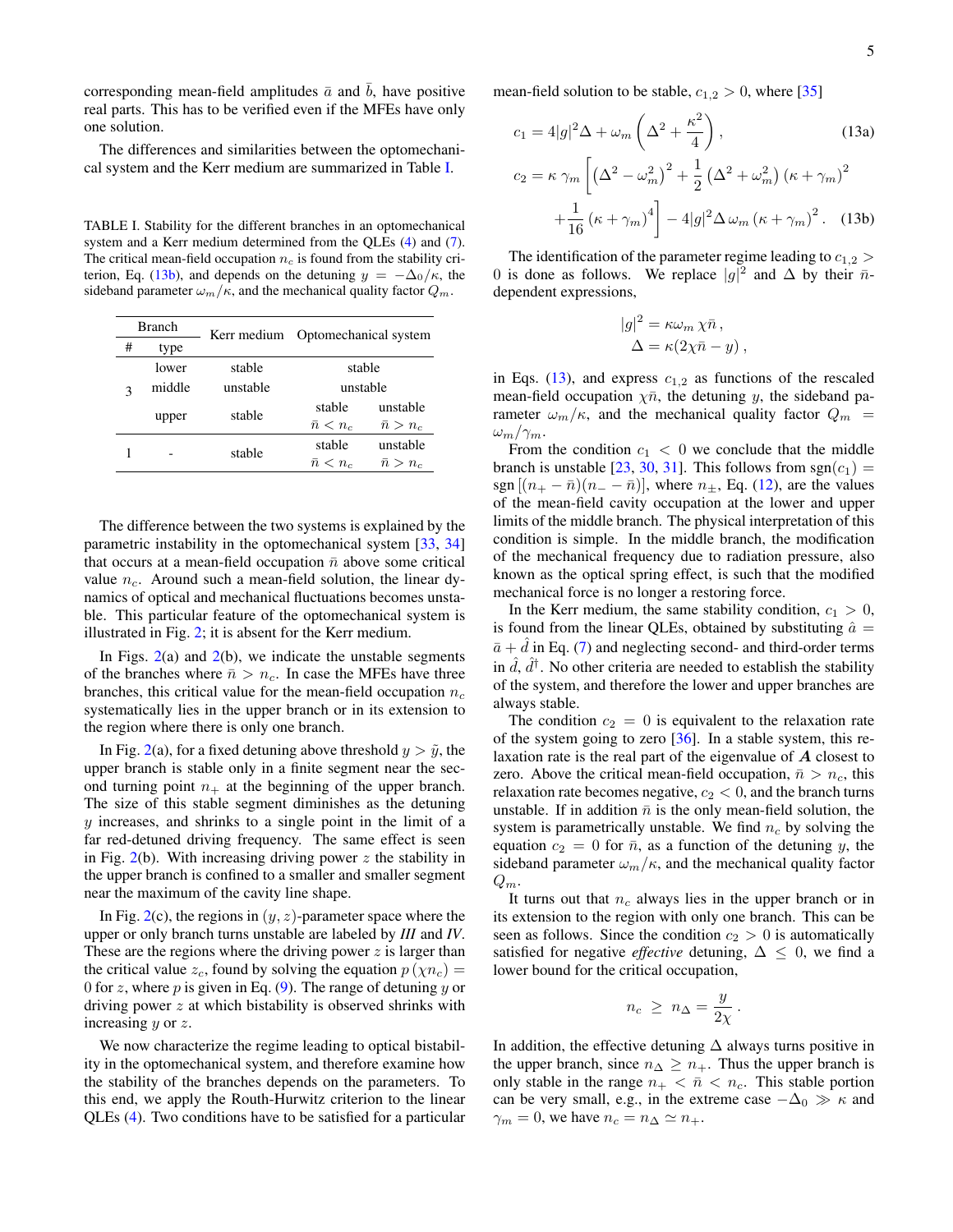

<span id="page-5-0"></span>FIG. 3. (Color online) Critical cavity occupation  $n_c$  in units of  $n_{\Delta}$ , as a function of the sideband parameter  $\omega_m/\kappa$  and the mechanical quality factor  $Q_m$ . At  $n_c$  the mean-field solution  $\bar{n}$  leads to unstable linear dynamics for the optomechanical system. The cavity occupation  $n_{\Delta} = y/(2\chi)$  marks the point at which the effective detuning  $\Delta$  becomes positive. We find  $n_c$  from the second stability criterion, Eq. [\(13b\)](#page-4-2). The bare detuning is  $y = -\Delta_0/\kappa = 1.5$ . Note that the ratio  $n_c/n_\Delta$  does not depend on the nonlinearity parameter  $\chi$ . The black cross indicates the parameters used in Fig. [4.](#page-7-0)

In Fig. [3](#page-5-0) we compare the critical mean-field cavity occupation  $n_c$  to the occupation  $n_\Delta$  at which  $\Delta$  changes sign. The ratio  $n_c/n_\Delta$  is shown as a function of  $\omega_m/\kappa$  and  $Q_m$ . If  $n_c/n_\Delta$ is large, the upper branch is stable beyond the parameter range leading to bistability,  $n_c \gg n_+$ , mimicking the behavior of the Kerr medium. On the contrary, if  $n_c/n_\Delta \simeq 1$ , the upper branch turns unstable for  $\Delta > 0$  and is only stable on a finite segment near its beginning.

We can distinguish four parameter regimes which encompass most experimental situations.

#### *1. Resolved sideband and large mechanical damping (Ia)*

For extremely low cavity damping,  $\omega_m > \gamma_m > \kappa$ , the critical occupation  $n_c$  is approximately

$$
\chi n_c = \frac{1}{4} \left( y + \sqrt{y^2 + 2 \, Q_m \frac{\omega_m}{\kappa}} \right) \, .
$$

In the case of a fixed detuning satisfying  $y^2 \ll 2Q_m \omega_m / \kappa$ , we have  $n_c \gg n_{\Delta}$  and the upper branch is stable on a considerable segment, extending up to driving powers  $z$  and meanfield occupations  $\bar{n}$  that are much larger than those needed for bistable MFEs, i.e.,  $z_c \gg z_+$  and  $n_c \gg n_+$ . We recall that  $z_c$  is found by solving the equation  $p(\chi n_c) = 0$ , with p defined in Eq. [\(9\)](#page-2-1). Therefore, the mean-field behavior of the optomechanical system is equivalent to the behavior of a Kerr medium in the regime of bistability. In Ref. [16,](#page-9-8) the optomechanical system was compared to the Kerr medium in terms of the full counting statistics of photons. Although the two systems can behave differently in some regime of parameters, the

authors demonstrate that the influence of the mechanical resonator reduces to an effective Kerr nonlinearity when  $\gamma_m \sim \kappa$ , in particular with  $y = \omega_m/\kappa$ .

### *2. Resolved sideband and small mechanical damping (Ib and IIa)*

In the regime characterized by  $\omega_m > \kappa > \gamma_m$ , the critical mean-field cavity occupation is found to be approximately

<span id="page-5-1"></span>
$$
\chi n_c = \frac{1}{4} \left( y + \sqrt{y^2 + 2 \frac{(\omega_m/\kappa)^3}{Q_m}} \right). \tag{14}
$$

In this case, the parameter  $(\omega_m/\kappa)^3/Q_m$  plays an important role to characterize the mean-field behavior.

If  $Q_m > (\omega_m/\kappa)^3$ , we obtain  $n_c \simeq n_\Delta$  for a detuning above the bistability threshold  $y > \tilde{y}$ . In this case, the upper branch turns unstable if the effective detuning is positive,  $\Delta >$ 0. In addition, this means that if the detuning is negative and large, such that  $-\Delta_0 \gg \kappa$ , the stable segment is small, as  $n_{\Delta} \simeq n_{+}.$ 

In the opposite limit,  $Q_m \ll (\omega_m/\kappa)^3$ , we can have  $n_c \gg$  $n_{\Delta}$  as in the previous case ( $\gamma_m > \kappa$ ), provided the detuning y satisfies  $y^2 \ll (\omega_m/\kappa)^3/Q_m$ . The same conclusions then apply, i.e.,  $z_c \gg z_+$  and  $n_c \gg n_+$ , and the mean-field behavior of the optomechanical system and the Kerr medium is equivalent in the parameter regime of bistability.

Using the exact expression for  $n_c$ , we see in Fig. [3](#page-5-0) that the border between the region where the optomechanical system experiences a parametric instability as soon as  $\Delta > 0$  (black region), and the region where the system is still linearly stable for some positive effective detuning,  $n_c > n_{\Delta}$ , is approximately given by  $y^2 = 2(\omega_m/\kappa)^3/Q_m$ . Above this line, an optomechanical system driven to the regime of bistability be-haves like a Kerr medium, as described by Eqs. [\(6\)](#page-1-10) and [\(7\)](#page-1-9). This will be confirmed in the next section by obtaining the quantum steady state of both systems numerically and showing that the states of the optical mode are similar.

Many experimental realizations of cavity optomechanics are in the resolved-sideband limit and fall into this category [\[39\]](#page-9-27): micromechanical microwave resonators [\[40–](#page-9-28)[43\]](#page-9-29), coated micromechanical resonators [\[44\]](#page-9-30), photonic crystal cavities [\[45\]](#page-9-31), microspheres [\[46\]](#page-9-32), and microtoroids [\[47,](#page-9-33) [48\]](#page-9-34).

#### *3. Unresolved sideband and small mechanical damping (IIb)*

The critical occupation  $n_c$  can be approximated in the limit of a small sideband parameter  $\omega_m/\kappa$  and large enough mechanical quality factor, such that  $1 > \omega_m/\kappa > 1/Q_m$ , as

<span id="page-5-2"></span>
$$
\chi n_c = \frac{1}{4} \left( y + \sqrt{y^2 + \frac{\kappa/\omega_m}{8 \, Q_m}} \right) \,. \tag{15}
$$

If the bare detuning  $\Delta_0$  is negative and exceeds the threshold value for possible bistability,  $y > \tilde{y}$ , we obtain that  $n_c \simeq n_{\Delta}$ . The upper branch turns unstable as soon as the effective detuning  $\Delta$  is positive, and for large bare red detuning,  $-\Delta_0 \gg \kappa$ ,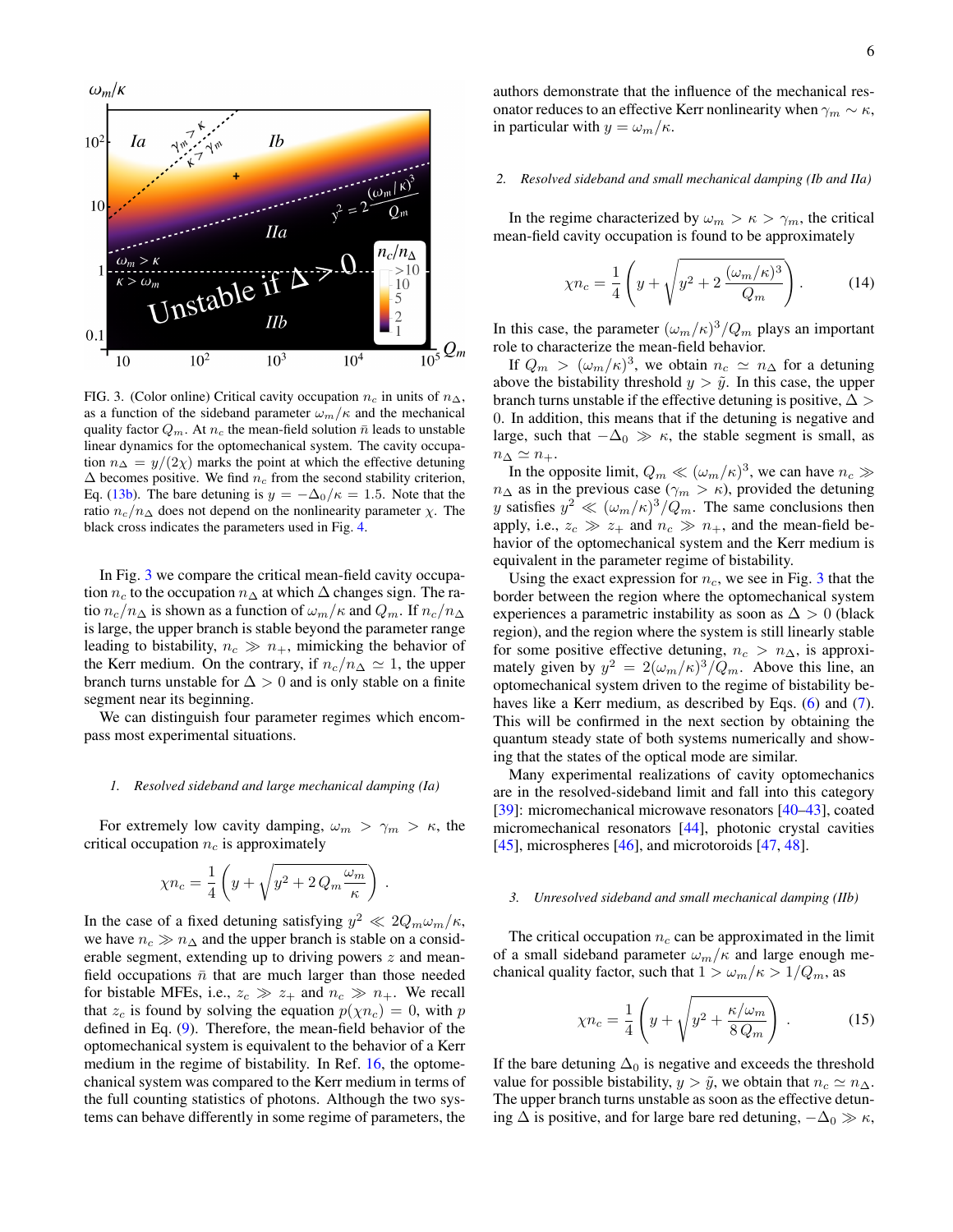the upper branch is only stable on a small segment close to its beginning.

In this regime we find several experimental implementations of optomechanics: ultracold atoms [\[49–](#page-9-35)[51\]](#page-9-36), suspended membranes [\[52\]](#page-9-37), and coated mechanical resonators [\[53,](#page-9-38) [54\]](#page-9-39).

A simple interpretation of the critical mean-field occupation  $n_c$  in Eqs. [\(14\)](#page-5-1) and [\(15\)](#page-5-2) can be provided by considering the total mechanical damping  $\gamma_{\text{tot}} = \gamma_m + \Gamma_{\text{opt}}$ , where  $\Gamma_{opt}$  is the additional mechanical damping induced by coupling to the optical degree of freedom. In the weak-coupling limit of linearized optomechanics, i.e.,  $g, \gamma_m < \kappa$ , this contribution is given by  $\Gamma_{opt} = -2 \text{Im } \Sigma(\omega_m)$  where  $\Sigma(\omega) =$  $-i g^2 \left[ \chi_c(\omega) - \chi_c^*(-\omega) \right]$  is the so-called optomechanical selfenergy and  $\chi_c(\omega) = [\kappa/2 - i(\Delta + \omega)]^{-1}$  the optical suscep-tibility [\[11\]](#page-9-5). In this case, the condition  $\bar{n} = n_c$  coincides with  $\gamma_{\text{tot}} = 0$  in both limits  $\omega_m \lessgtr \kappa$ .

#### *4. Very small sideband parameter*

In the regime where the sideband parameter is so small that  $\omega_m/\kappa \ll 1/Q_m$ , the situation is different. The upper branch is unconditionally stable as long as the detuning  $y$  is not too large,  $y < \kappa/(\sqrt{32}Q_m\omega_m)$ . For larger values of y, an unstable segment of the upper branch develops, from the second turning point  $n_+$  up to some value  $n'$  of the mean-field cavity occupation given by

$$
\chi n' = y \left( \frac{1}{2} + Q_m \frac{\omega_m}{\kappa} + \sqrt{\left( Q_m \frac{\omega_m}{\kappa} \right)^2 - \frac{1}{32y^2}} \right).
$$

The dynamical timescales of the two modes are different in this limit. The optical mode adiabatically follows the mechanical motion and produces an effective mechanical potential with two stable equilibrium positions. However, as we have seen in the previous paragraph, this picture holds only if  $Q_m$  is not too large compared to  $\kappa/\omega_m$ .

In this parameter regime, early experiments with hertzscale mechanical resonance frequencies enabled the first observations of optical bistability and the related hysteresis cycle both in the optical [\[25\]](#page-9-15) and the microwave domain [\[26\]](#page-9-16).

In low-finesse cavities, the optical field can create several stable minima in the mechanical potential, a phenomenon sometimes referred to as multistability [\[30,](#page-9-20) [31\]](#page-9-21). It has recently been observed with a torsion balance oscillator acting as the moving mirror [\[55\]](#page-9-40). This effect should not be confused with *dynamical* multistability [\[33\]](#page-9-23), where mechanical limit-cycle orbits of stable amplitudes arise due to parametric instability.

# <span id="page-6-0"></span>IV. OPTICAL BISTABILITY IN THE QUANTUM REGIME

So far we have focused on the semiclassical regime, considering the mean-field solutions as well as the effect of fluctuations around them, and have identified the regime of parameters where the optomechanical system and the Kerr medium exhibit similar behavior. In the remainder, we want to confirm that the conclusions of this approach also hold in the quantum limit. To this end, we compare the quantum steady states of the optomechanical system and the Kerr medium, obtained from numerical solutions of the quantum master equations.

### A. Quantum master equations description of dissipation

An alternative description of either the optomechanical system or the Kerr medium can be given in the form of quantum master equations, which describe the dynamics of their density operators  $\hat{\rho}$ , respectively  $\hat{\rho}_K$ . This treatment is equivalent to the quantum Langevin description given by Eqs. [\(2\)](#page-1-1) and [\(7\)](#page-1-9). Instead of using input noise operators  $\zeta$  or  $\hat{\eta}$ , dissipation is taken into account with Lindblad dissipative terms.

The quantum master equation for the optomechanical system reads

<span id="page-6-2"></span>
$$
\frac{d\hat{\rho}}{dt} = \mathcal{L}\left[\hat{\rho}\right] = -i\left[\hat{H}_0 + \hat{H}_d, \hat{\rho}\right] + \kappa \mathcal{D}_{\hat{a}}\left[\hat{\rho}\right] + \left(n_{\text{th}} + 1\right)\gamma_m \mathcal{D}_{\hat{b}}\left[\hat{\rho}\right] + n_{\text{th}}\gamma_m \mathcal{D}_{\hat{b}^{\dagger}}\left[\hat{\rho}\right],
$$
\n(16)

where the dissipative terms have the standard form,  $\mathcal{D}_{\hat{o}}[\hat{\rho}] =$  $\hat{o} \,\hat{\rho}\,\hat{o}^{\dagger} - \frac{1}{2} \left( \hat{o}^{\dagger}\hat{o} \,\hat{\rho} + \hat{\rho}\,\hat{o}^{\dagger}\hat{o} \right).$ 

In the same way, the quantum master equation for the equivalent Kerr medium is given by

<span id="page-6-3"></span>
$$
\frac{d\hat{\rho}_K}{dt} = \mathcal{L}_K\left[\hat{\rho}_K\right] = -i\left[\hat{H}_K + \hat{H}_d, \hat{\rho}_K\right] + \kappa \mathcal{D}_{\hat{a}}\left[\hat{\rho}_K\right].
$$
 (17)

The steady-state density operators are found from the numerical solutions of  $\mathcal{L}[\hat{\rho}] = 0$  and  $\mathcal{L}_K[\hat{\rho}_K] = 0$ , respectively.

#### B. Comparison of the quantum steady states

To corroborate the fact that the optomechanical system behaves like an effective Kerr medium, we compare the quantum steady states of both systems for parameters that lead to bistable behavior. To this end, we calculate the photon number  $\langle \hat{a}^\dagger \hat{a} \rangle$ , the cavity amplitude  $|\langle \hat{a} \rangle|^2$ , and the second-order correlation function

$$
g^{(2)}(0) = \frac{\langle \hat{a}^\dagger \hat{a}^\dagger \hat{a} \hat{a} \rangle}{\langle \hat{a}^\dagger \hat{a} \rangle^2} \,,
$$

which describes fluctuations in the photon number. We also characterize the similarity between the optomechanical system and the Kerr medium with the help of the overlap

<span id="page-6-1"></span>
$$
F\left(\hat{\rho}_{\rm opt}, \hat{\rho}_K\right) = \text{Tr}\left[\sqrt{\sqrt{\hat{\rho}_K}\hat{\rho}_{\rm opt}\sqrt{\hat{\rho}_K}}\right],\tag{18}
$$

where  $\hat{\rho}_{opt}$  is the reduced density matrix of the system, obtained by tracing out the mechanical degree of freedom from  $\hat{\rho}$ . Finally, we investigate the Wigner distribution function of the optical mode, which reads

$$
W_{\rm opt}(\alpha) = \frac{1}{\pi^2} \int d^2\lambda \,\mathrm{Tr} \left[ \hat{\rho}_{\rm opt} \, e^{\lambda(\hat{a}^\dagger - \alpha^*) - \lambda^*(\hat{a} - \alpha)} \right] \; .
$$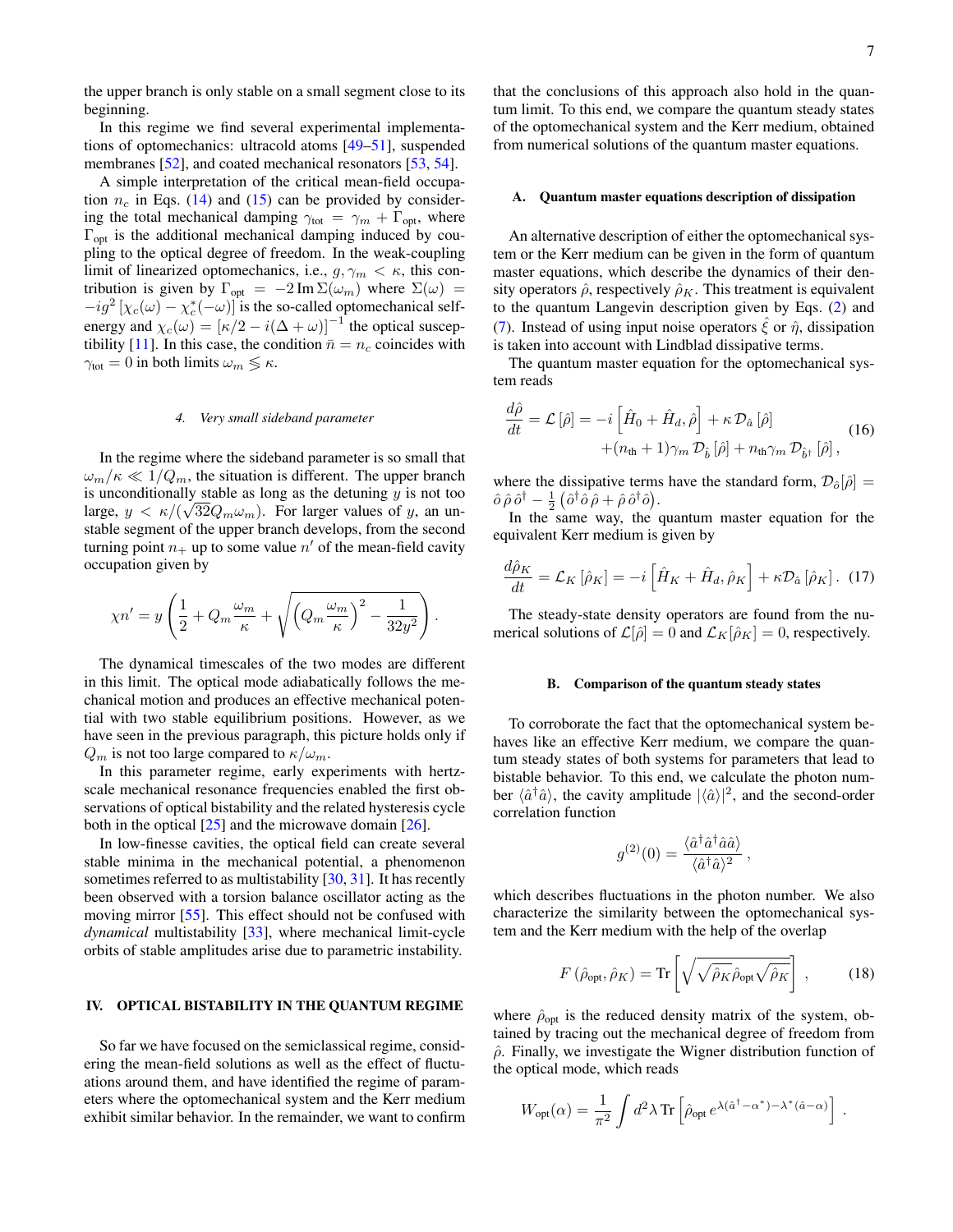

<span id="page-7-0"></span>FIG. 4. (Color online) *Optical bistability in the quantum regime*. (a) Mean-field cavity occupation  $\bar{n}$ , with stable (black solid line) and unstable (black dotted line) branches, steady-state photon number  $\langle \hat{a}^{\dagger} \hat{a} \rangle$  (red), and cavity amplitude  $|\langle \hat{a} \rangle|^2$  (purple) of the optomechanical system, as a function of the dimensionless driving power  $z$ . The upper branch turns unstable outside the range of  $z$  parameters we plot, beyond  $z_c \simeq 92$  and  $n_c \simeq 42$ . For comparison we also show  $\langle \hat{a}^\dagger \hat{a} \rangle$  (black dashed line) and  $|\langle \hat{a} \rangle|^2$  (black dash-dotted line) for the equivalent Kerr medium. For both systems,  $y = -\Delta_0/\kappa = 1.5$  and  $\chi = 0.08$ . The parameters of the optomechanical system are  $\omega_m/\kappa = 30$ ,  $Q_m = 300$ (indicated by the black cross in Fig. [3\)](#page-5-0), and  $k_BT = 0$  (dots) or  $k_BT = \omega_m$  (crosses). Inset (b) shows the second-order correlation function  $g^{(2)}(0) = \langle \hat{a}^\dagger \hat{a}^\dagger \hat{a} \hat{a} \rangle / \langle \hat{a}^\dagger \hat{a} \rangle^2$  for the optomechanical system with  $k_B T = 0$  (green solid line) as well as  $k_B T = \omega_m$  (green dashed line) and for the Kerr medium (black dash-dotted line). The first and third curves are indistinguishable. Inset (c) shows the overlap  $F(\hat{\rho}_{\text{out}}, \hat{\rho}_K)$ , as defined in Eq. [\(18\)](#page-6-1), between the density matrices of the pure Kerr medium  $\hat{\rho}_K$  and the reduced density matrix of the optomechanical system  $\hat{\rho}_{opt}$ , obtained by tracing out the mechanical degree of freedom from  $\hat{\rho}$ . The temperatures chosen are  $k_BT = 0$  (solid line) and  $k_BT = \omega_m$ (dashed line). (d) Wigner function  $W_{opt}(\alpha)$  of the optical mode of the optomechanical system for six different driving powers z and two different temperatures. The white crosses indicate the mean-field amplitudes  $\bar{a}$  of the stable branches. The values of z are indicated by blue dots and lines in (a).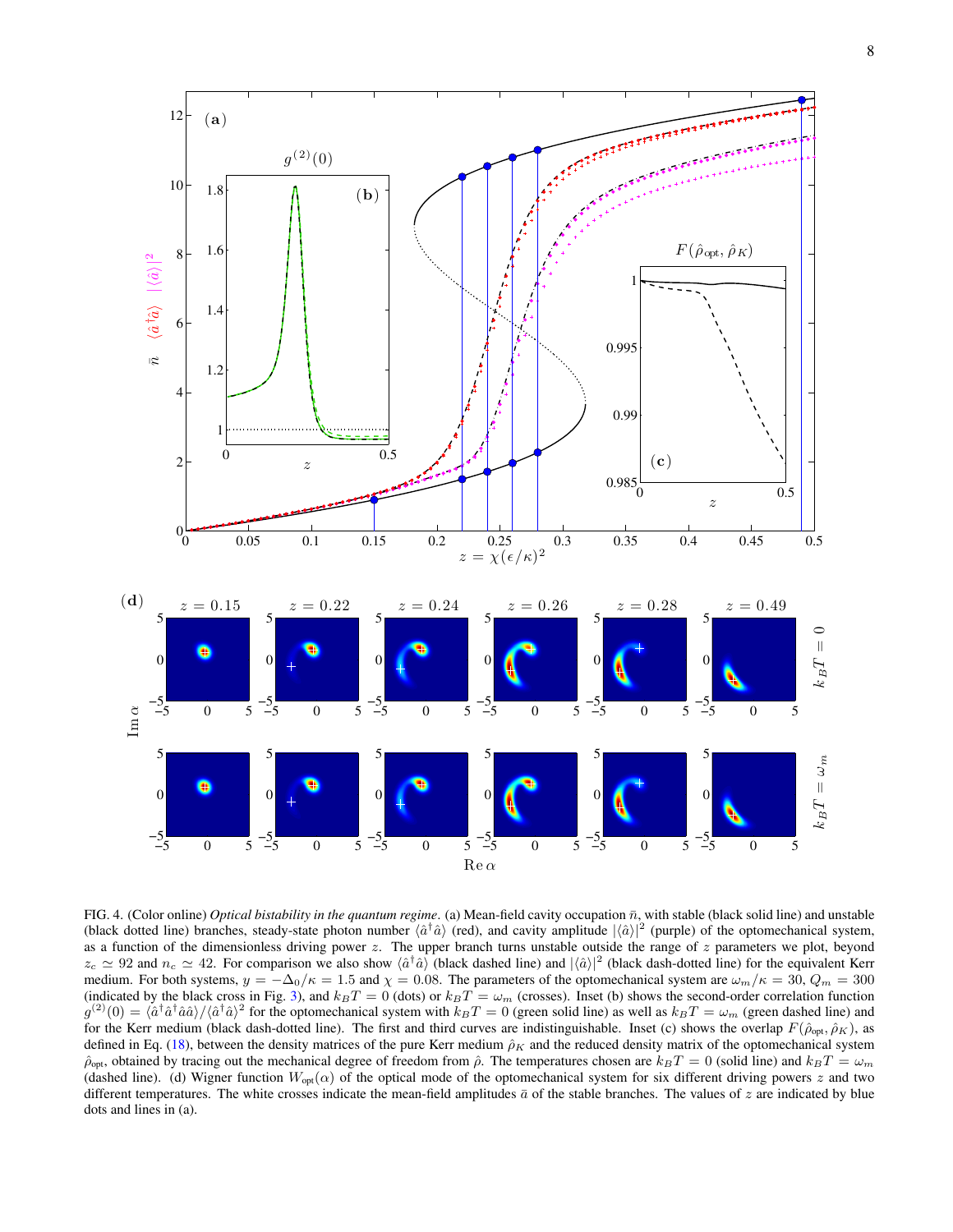The steady states of both systems are compared for a constant detuning above the bistability threshold,  $y > \tilde{y}$ , and as a function of the driving power  $z$ . In this configuration the mean-field cavity occupation  $\bar{n}$  forms a characteristic Sshaped curve.

The results are presented in Fig. [4.](#page-7-0) In the upper panel, we show the mean-field cavity occupation  $\bar{n}$ , the photon number  $\langle \hat{a}^\dagger \hat{a} \rangle$ , and the cavity amplitude  $|\langle \hat{a} \rangle|^2$  for both the optomechanical system, with zero and finite temperature of the mechanical bath, as well as for the equivalent Kerr medium. The two insets show the second-order correlation  $g^{(2)}(0)$  and the overlap  $F(\hat{\rho}_{opt}, \hat{\rho}_K)$ . The lower panel of Fig. [4](#page-7-0) shows the optical Wigner density function of the optomechanical system.

At low driving power before entering the region of bistability,  $z \, \langle \, z_-, \rangle$  the state of the optical mode is rather well described by a coherent state in both systems, as  $\langle \hat{a}^\dagger \hat{a} \rangle =$  $|\langle \hat{a} \rangle|^2 \simeq \bar{n}.$ 

In the range of driving power where two stable mean-field solutions exist,  $z_ - < z < z_ +$ , the master equations [\(16\)](#page-6-2) and [\(17\)](#page-6-3) have *unique* quantum steady states. Thus, instead of any bistable behavior, a transition of  $\langle \hat{a}^\dagger \hat{a} \rangle$  and  $|\langle \hat{a} \rangle|^2$ , from the lower to the upper branch, occurs, as the driving power z increases. Simultaneously, both systems show large fluctuations in the photon number,  $g^{(2)}(0) > 1$ . Such behavior, in the regime where the MFEs lead to bistability, is well-known from the Kerr medium [\[27\]](#page-9-17).

In this regime, the Wigner function  $W_{opt}(\alpha)$ , shown in the lower part of Fig. [4,](#page-7-0) exhibits two separate lobes peaked at the mean-field amplitudes,  $\alpha \simeq \bar{a}$ . This is another well-known feature of the Kerr medium [\[32,](#page-9-22) [56\]](#page-9-41) and shows how classical bistability persists in the quantum regime. The two lobes are distinguishable if the phase-space separation of the two stable mean-field amplitudes  $\bar{a}$  is larger than the fluctuations around them, which is satisfied here since  $\chi \ll 1$ . Since  $W_{\text{opt}} > 0$ everywhere, the optical mode can be regarded as an incoherent statistical mixture of two states with different amplitudes and non-Gaussian fluctuations. As the driving power  $z$  increases from  $z_$  to  $z_+$ , the relative weights of the lobes continuously change from the lower branch to the upper one, describing the shift in probability for the system to be found in one or the other. This effect is robust to finite temperature of the mechanical environment.

The particular situation where the two stable branches are approximately equally likely ( $z \approx 0.26$  for  $k_BT = \omega_m$ ) would enable the observation of noise-induced switching between both branches [\[57,](#page-9-42) [58\]](#page-9-43) and constitute a clear signature of the nonlinear interaction between the optical and mechanical mode.

At higher driving power,  $z > z_{+}$ , when the MFEs have only one solution, both the optomechanical system and the Kerr medium exhibit sub-Poissionian statistics,  $g^{(2)}(0) < 1$ . Photon blockade in optomechanical systems has already been predicted for  $\chi > 1$  [\[9\]](#page-9-3). In our case, photon blockade is not very pronounced: we chose  $\chi \ll 1$  to have bistable meanfield solutions that are appreciably distant in phase space. For the parameters of Fig. [4,](#page-7-0) this effect is slightly suppressed even further due to the finite-temperature bath,  $n_{\text{th}} > 0$ .

At various points of the paper, we have already demonstrated that the optomechanical system can be regarded as an effective Kerr medium in some range of parameters that we have specified. In particular, in the present section we have shown numerically that both systems exhibit the same features. For example, the photon number and the second-order photon correlation function follow the same parameter dependence, the Wigner function has a two-lobe structure, and both systems show photon blockade. As a further strong confirmation of this equivalence, we compare the states  $\hat{\rho}_{opt}$  and  $\hat{\rho}_K$  of the optical field in both systems. As can be seen in inset (c) of Fig. [4,](#page-7-0) their overlap  $F$  is close to 1 even at a finite thermal occupation of the mechanical mode. All of these calculations clearly establish the equivalence of the optomechanical system and a Kerr medium in the appropriate parameter range.

# V. CONCLUSION

The mean-field equations for the optical mode of a dispersively coupled optomechanical system agree with those of a Kerr medium, a paradigmatic quantum optics system whose nonlinearity induces optical bistability. This raises the question of whether and under which conditions the two systems can be considered to be equivalent. We have therefore compared the optical bistability in an optomechanical system and a Kerr medium. A stability analysis of the mean-field solutions reveals differences between the two systems: the upper branch of an optomechanical system can become unstable due to position fluctuations of the mechanical degree of freedom. We have identified the regime of parameters where the two systems are equivalent. Corroborating this semiclassical approach, we have shown that the (optical) quantum steady states of both systems, obtained numerically, show large overlap. Our results clarify when an optomechanical system can be used as a Kerr nonlinearity in applications of quantum optics and quantum information.

### ACKNOWLEDGEMENTS

We would like to thank D. Vitali for interesting discussions. This work was financially supported by the Swiss NSF, the NCCR Nanoscience, and the NCCR Quantum Science and Technology.

- <span id="page-8-0"></span>[1] J. L. O'Brien, A. Furusawa, and J. Vuckovic, [Nature Photon.](http://dx.doi.org/10.1038/nphoton.2009.229) 3[, 687 \(2009\).](http://dx.doi.org/10.1038/nphoton.2009.229)
- <span id="page-8-1"></span>[2] P. Kok, W. J. Munro, K. Nemoto, T. C. Ralph, J. P. Dowling,
- and G. J. Milburn, [Rev. Mod. Phys.](http://dx.doi.org/ 10.1103/RevModPhys.79.135) 79, 135 (2007).
- <span id="page-8-2"></span>[3] G. J. Milburn, *[Phys. Rev. Lett.](http://dx.doi.org/10.1103/PhysRevLett.62.2124)* **62**, 2124 (1989).